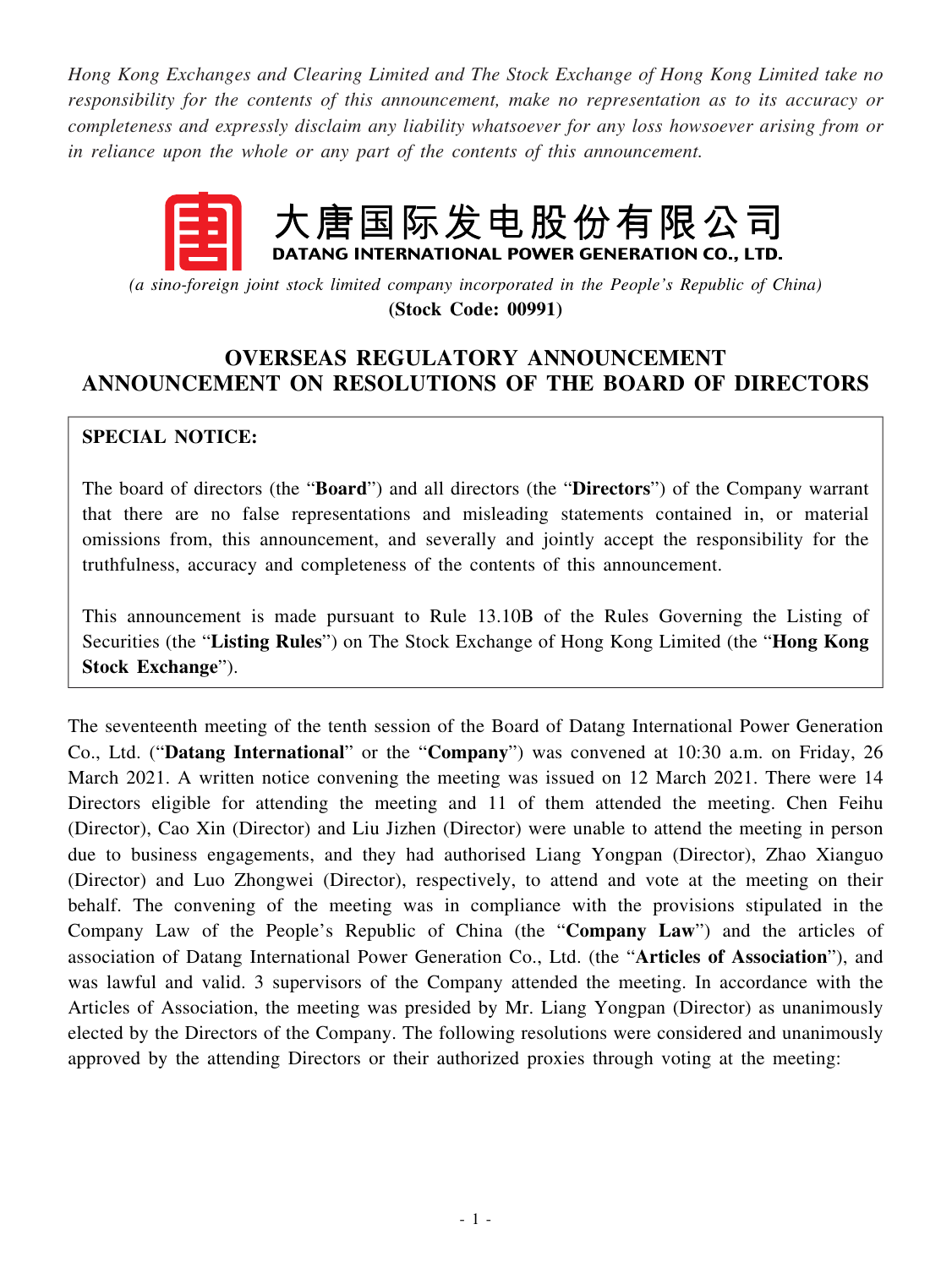## **I. THE "2020 WORK REPORT OF THE GENERAL MANAGER" WAS CONSIDERED AND APPROVED**

Voting results: 14 voted in favour, 0 voted against and 0 abstained

# **II. THE "WORK REPORT OF THE BOARD FOR THE YEAR 2020" (INCLUDING THE WORK REPORT OF THE INDEPENDENT DIRECTORS) WAS CONSIDERED AND APPROVED**

Voting results: 14 voted in favour, 0 voted against and 0 abstained

## **III.** THE "RESOLUTION ON THE SOCIAL RESPONSIBILITY REPORT **(ENVIRONMENTAL, SOCIAL AND GOVERNANCE REPORT) FOR THE YEAR 2020" WAS CONSIDERED AND APPROVED**

Voting results: 14 voted in favour, 0 voted against and 0 abstained

The Social Responsibility Report (Environmental, Social and Governance Report) of the Company for the Year 2020 was approved to be published.

## **IV. THE "RESOLUTION ON THE EVALUATION REPORT ON INTERNAL CONTROL AND THE AUDIT REPORT FOR THE YEAR 2020" WAS CONSIDERED AND APPROVED**

Voting results: 14 voted in favour, 0 voted against and 0 abstained

The Evaluation Report on Internal Control and the Audit Report of the Company for the Year 2020 was approved to be published.

## **V. THE "RESOLUTION ON THE SPECIAL REPORT REGARDING DEPOSIT AND ACTUAL USE OF PROCEEDS FOR THE YEAR 2020" WAS CONSIDERED AND APPROVED**

Voting results: 14 voted in favour, 0 voted against and 0 abstained

The content of the "Special Report Regarding Deposit and Actual Use of Proceeds for the Year 2020" was approved.

For details, please refer to the overseas regulatory announcement published by the Company on the same day.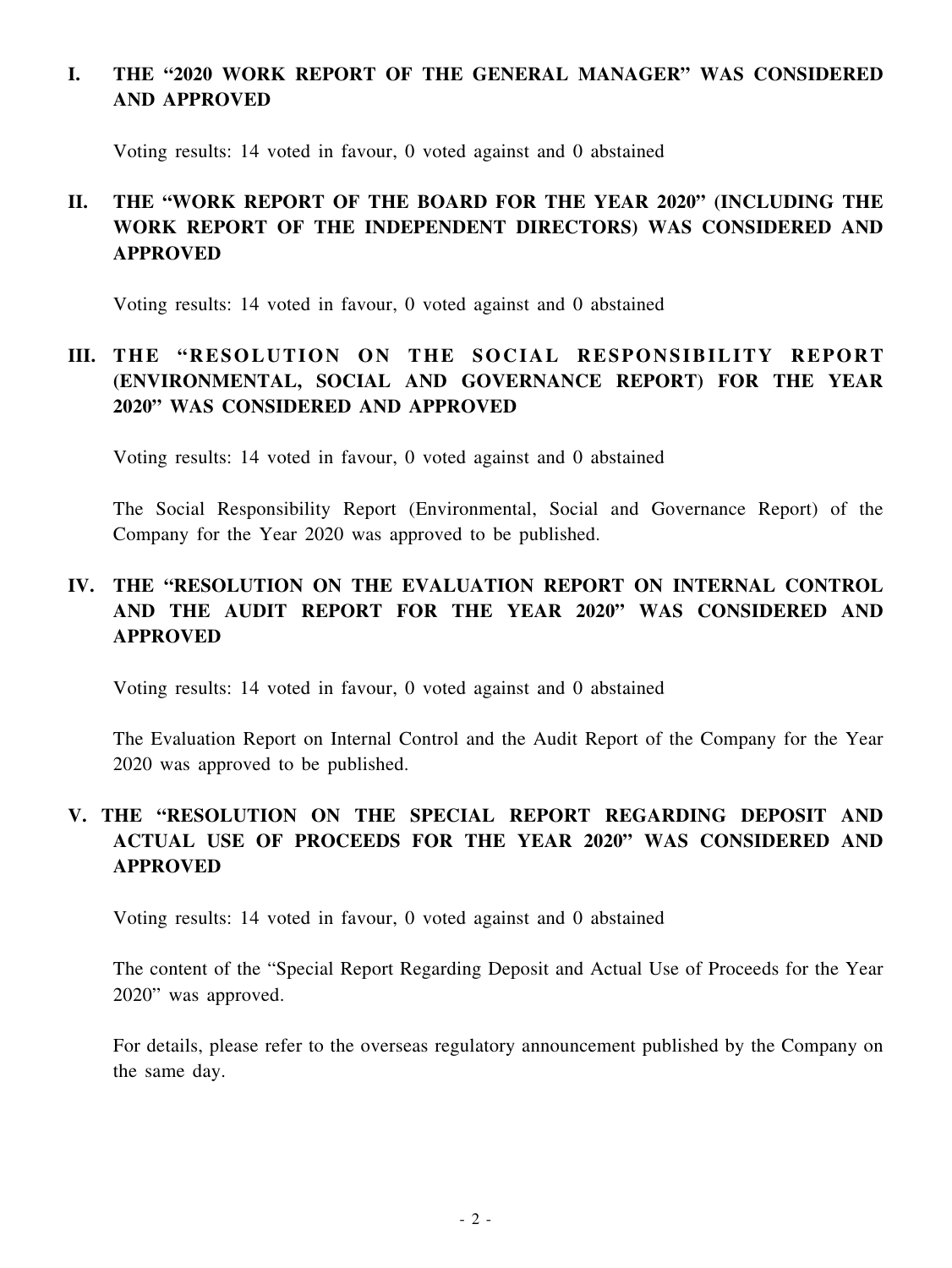## **VI. THE "RESOLUTION ON THE CONNECTED TRANSACTIONS OF THE COMPANY FOR THE YEAR 2020" WAS CONSIDERED AND APPROVED**

Voting results: 12 voted in favour, 0 voted against and 2 abstained

The "Resolution on the Connected Transactions of the Company for the Year 2020" was approved. The Directors of the Company (including independent non-executive Directors) were of the view that the connected transactions entered into during the year 2020 were conducted on normal commercial terms in the ordinary course of business of the Company, and were fair, reasonable and in the interests of the Company and the shareholders as a whole.

## **VII. THE "RESOLUTION ON THE APPROPRIATION OF NON-OPERATING FUNDS AND OTHER TRANSACTIONS OF RELATED FUNDS" WAS CONSIDERED AND APPROVED**

Voting results: 14 voted in favour, 0 voted against and 0 abstained

The "Consolidated Table Regarding Appropriation of Non-operating Funds and Other Transactions of Related Funds for the Year 2020" prepared by the Company was approved.

For details, please refer to the overseas regulatory announcement published by the Company on the same day in relation to the special explanations and its appendixes by the accountant on appropriation of non-operating funds and other transactions of related funds of Datang International for the year 2020.

### **VIII. THE "RESOLUTION ON PROVISIONS FOR ASSET IMPAIRMENT, RETIREMENT AND WRITE-OFF OF ASSETS OF CERTAIN AFFILIATED ENTERPRISES" WAS CONSIDERED AND APPROVED**

Voting results: 14 voted in favour, 0 voted against and 0 abstained

The provisions for asset impairment, retirement and write-off of assets of certain affiliated enterprises of the Company in compliance with the provisions of the Accounting Standards for Business Enterprises and the relevant financial accounting policies of the Company were approved. The combined effect of the foregoing matters resulted in a decrease in the total profit of Datang International for 2020 by approximately RMB662 million and a decrease in net profit attributable to the parent company by approximately RMB612 million.

The Directors of the Company (including independent non-executive Directors) were of the view that the provisions for asset impairment, retirement and write-off of assets were in compliance with the requirements of the Accounting Standards for Business Enterprises and the relevant accounting policies of the Company, objectively and truly reflected the assets of the Company and ensure that the accounting information was true and accurate without prejudice to the legitimate interests of the Company and minority shareholders.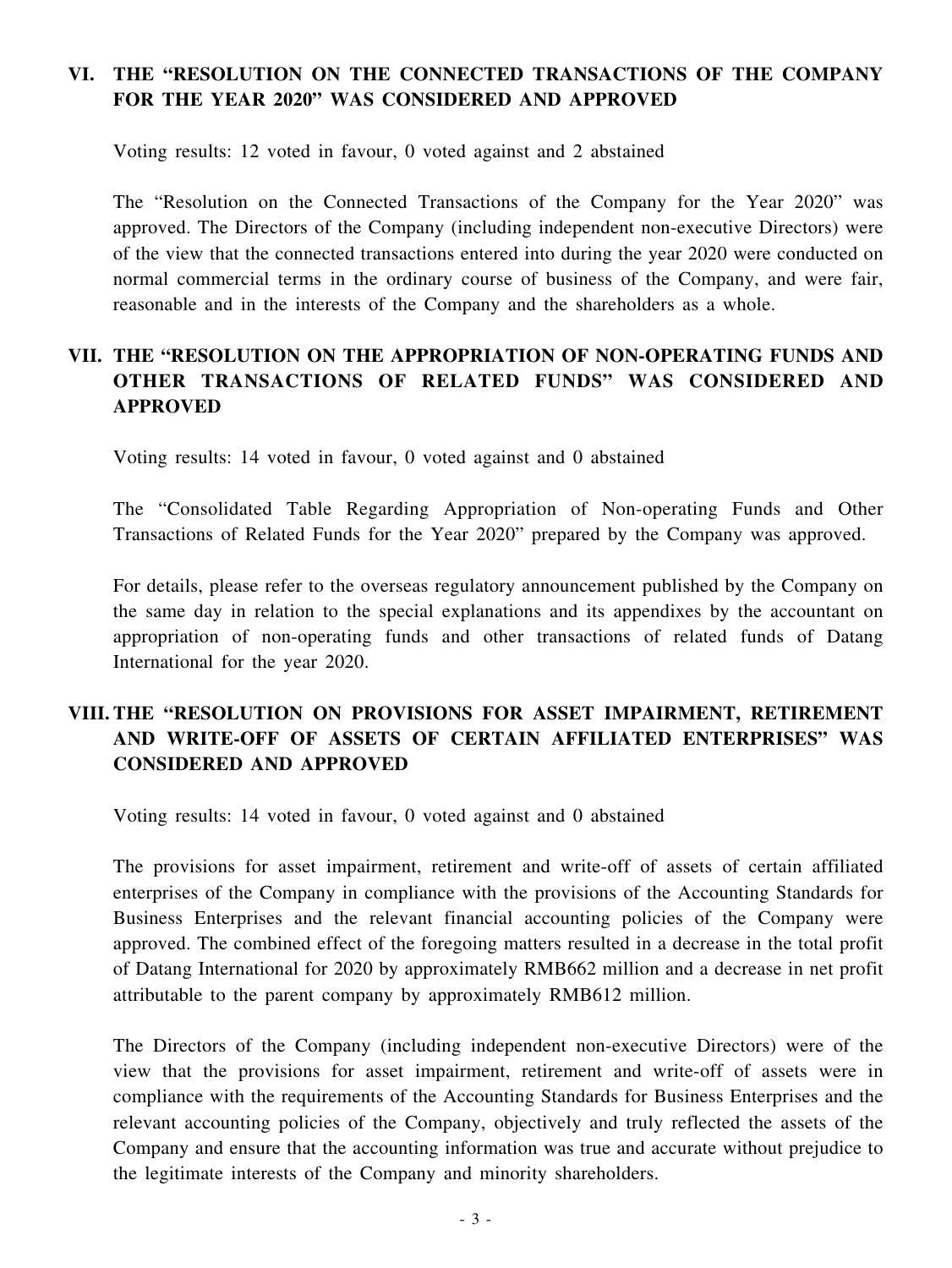For details, please refer to the relevant announcement published by the Company on the same day.

## **IX. THE "RESOLUTION ON THE FINANCIAL REPORT FOR THE YEAR 2020" WAS CONSIDERED AND APPROVED**

Voting results: 14 voted in favour, 0 voted against and 0 abstained

## **X. THE "RESOLUTION ON THE PROFIT DISTRIBUTION PROPOSAL FOR THE YEAR 2020" WAS CONSIDERED AND APPROVED**

Voting results: 14 voted in favour, 0 voted against and 0 abstained

The profit distribution proposal of distributing a cash dividend of RMB0.091 (tax inclusive) per share based on the total number of shares registered as at the record date for declaration of dividend distribution was approved, and the total amount of cash dividend to be distributed is approximately RMB1,684 million, which will be implemented after consideration and approval by the general meeting of the Company.

#### **XI. THE "RESOLUTION ON THE EXPLANATION ON THE PUBLICATION OF ANNUAL REPORT FOR THE YEAR 2020" WAS CONSIDERED AND APPROVED**

Voting results: 14 voted in favour, 0 voted against and 0 abstained

The 2020 annual report, summary of annual report and results announcement of the Company were approved to be published.

## **XII. THE "RESOLUTION ON ENTRUSTED LOANS AND "LENDING AND REPAYMENT" LOAN BUDGET FOR THE YEAR 2021" WAS CONSIDERED AND APPROVED**

Voting results: 14 voted in favour, 0 voted against and 0 abstained

- 1. It was approved that the entrusted loan balance of the Company in 2021 would be controlled within RMB11,958 million. Any entrusted loans offered to related parties, associates or joint ventures shall be subject to separate approval and disclosure procedures as required, if applicable.
- 2. It was approved that within the entrusted loan budget in 2021, the parent company or subsidiaries of Datang International would provide Shanxi Datang International Yuncheng Power Generation Company Limited with an entrusted loan of RMB226 million for a period of 1 year at the interest rate of 6.35% which shall be used to repay due guaranteed financing and the principal and interest of entrusted loan.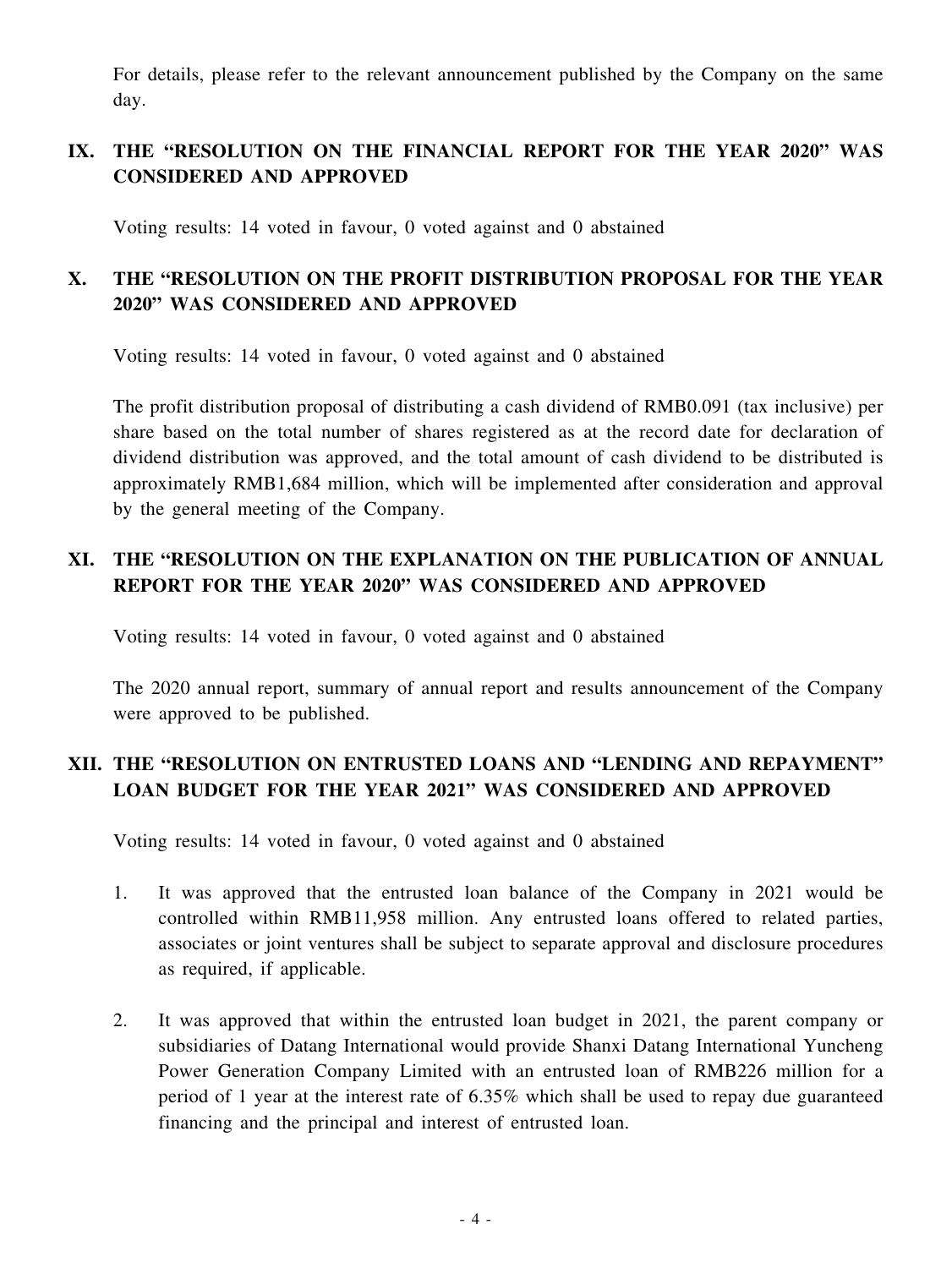3. It was approved that the balance of "lending and repayment" loans of the Company in 2021 would be controlled to be less than RMB300 million.

#### **XIII. THE "RESOLUTION ON THE ENGAGEMENT OF ACCOUNTING FIRM FOR THE YEAR 2021" WAS CONSIDERED AND APPROVED**

Voting results: 14 voted in favour, 0 voted against and 0 abstained

- 1. It was approved that Baker Tilly China (Special General Partnership) and Baker Tilly Hong Kong Limited (hereinafter referred as "**Baker Tilly**") shall be engaged as the domestic and the international financial report auditors of the Company for the year 2021, with a term of one year and the audit fee of RMB11.3050 million.
- 2. The independent non-executive Directors of the Company were of the opinion that Baker Tilly has the business qualifications of securities, futures and financial auditing as well as experience in and capacity for providing audit services for listed companies. As the domestic and the international auditors of the Company for the year 2020, they successfully fulfilled their contracted obligations for audit of 2020 annual report in line with the principle of independence, objectiveness and fairness. The extension of engagement of Baker Tilly as the auditors of the Company for the year 2021 is in compliance with the requirements of relevant laws and regulations and the Articles of Association and without prejudice to the interests of the Company and non-controlling shareholders.

For details, please refer to the overseas regulatory announcement published by the Company on the same date.

### **XIV. THE "RESOLUTION ON THE CAPITAL CONTRIBUTION TO CHINA DATANG CORPORATION NUCLEAR POWER CO., LIMITED" WAS CONSIDERED AND APPROVED**

Voting results: 12 voted in favour, 0 voted against and 2 abstained

It was approved that the Company will increase the capital of China Datang Corporation Nuclear Power Company Limited ("**Datang Nuclear Power Company**") by approximately RMB86.24 million based on its shareholding of 40% in Datang Nuclear Power Company, which will be used for the construction of invested projects and the preliminary development of related nuclear power projects. After the capital increase, the Company's shareholding in Datang Nuclear Power Company will remain 40%.

The Directors of the Company (including independent non-executive Directors) were of the view that the capital increase to Datang Nuclear Power Company is beneficial to the promotion of construction of the invested nuclear power projects and the development of preliminary projects, and is in the interests of the Company and the shareholders as a whole.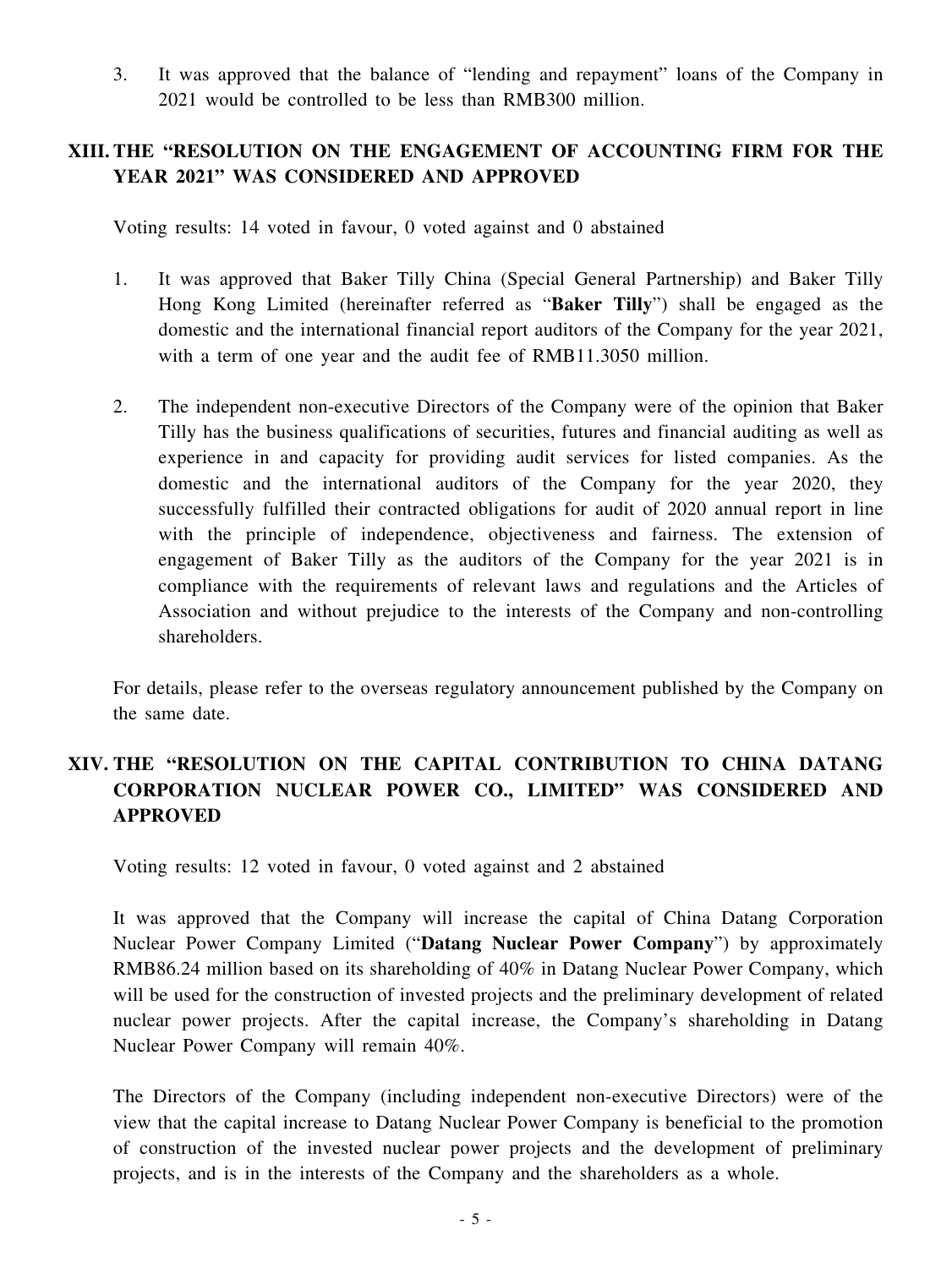Further announcement will be published by the Company after the execution of the relevant agreement(s), if applicable.

## **XV. THE "RESOLUTION ON THE INVESTMENT IN THE CONSTRUCTION OF 7 NEW ENERGY PROJECTS INCLUDING TIANJIN BAODI ZHONGDIAN TIANRUI 30MW DISTRIBUTED WIND POWER PROJECT" WAS CONSIDERED AND APPROVED**

Voting results: 14 voted in favour, 0 voted against and 0 abstained

It was approved that the Company or its subsidiary will invest in the construction of 7 new energy projects including Tianjin Baodi Zhongdian Tianrui 30MW distributed wind power project, Qingyuan Lianzhou Xingzi Town 40MW agricultural and photovoltaic project, Heilongjiang Heihe Sunwu 100MW wind power project, Hebei Fengning Dahexi phase II 90MW wind power project, Anhui Feidong Ancient City 50MW photovoltaic project, Anhui Fengyang Zongpu 80MW photovoltaic project and Anhui Huaibei Qinggu 15MW photovoltaic project, with a total investment of approximately RMB2,230 million. The project capital accounts for 30% of the total investment, which is approximately RMB669 million.

#### **XVI. THE "RESOLUTION ON CONVENING THE 2020 ANNUAL GENERAL MEETING" WAS CONSIDERED AND APPROVED**

Voting results: 14 voted in favour, 0 voted against and 0 abstained

It was approved that the 2020 annual general meeting of the Company will be convened on or before 30 June 2021, and the secretary to the Board was authorised to issue the notice of the annual general meeting in due course according to the determined time and content.

According to the requirements of the relevant laws and regulations and the Articles of Association, the abovementioned resolutions numbered II, IX, X and XIII are required to be proposed at the general meeting of the Company for consideration and approval.

Pursuant to the listing rules in the places where the shares of the Company are listed, the abovementioned resolutions numbered VI and XIV constitute connected transactions of the Company. The connected Directors, namely Mr. Chen Feihu and Mr. Qu Bo, have abstained from voting in respect of above resolutions.

> By order of the Board **Jiang Jinming** *Company Secretary*

Beijing, the PRC, 26 March 2021